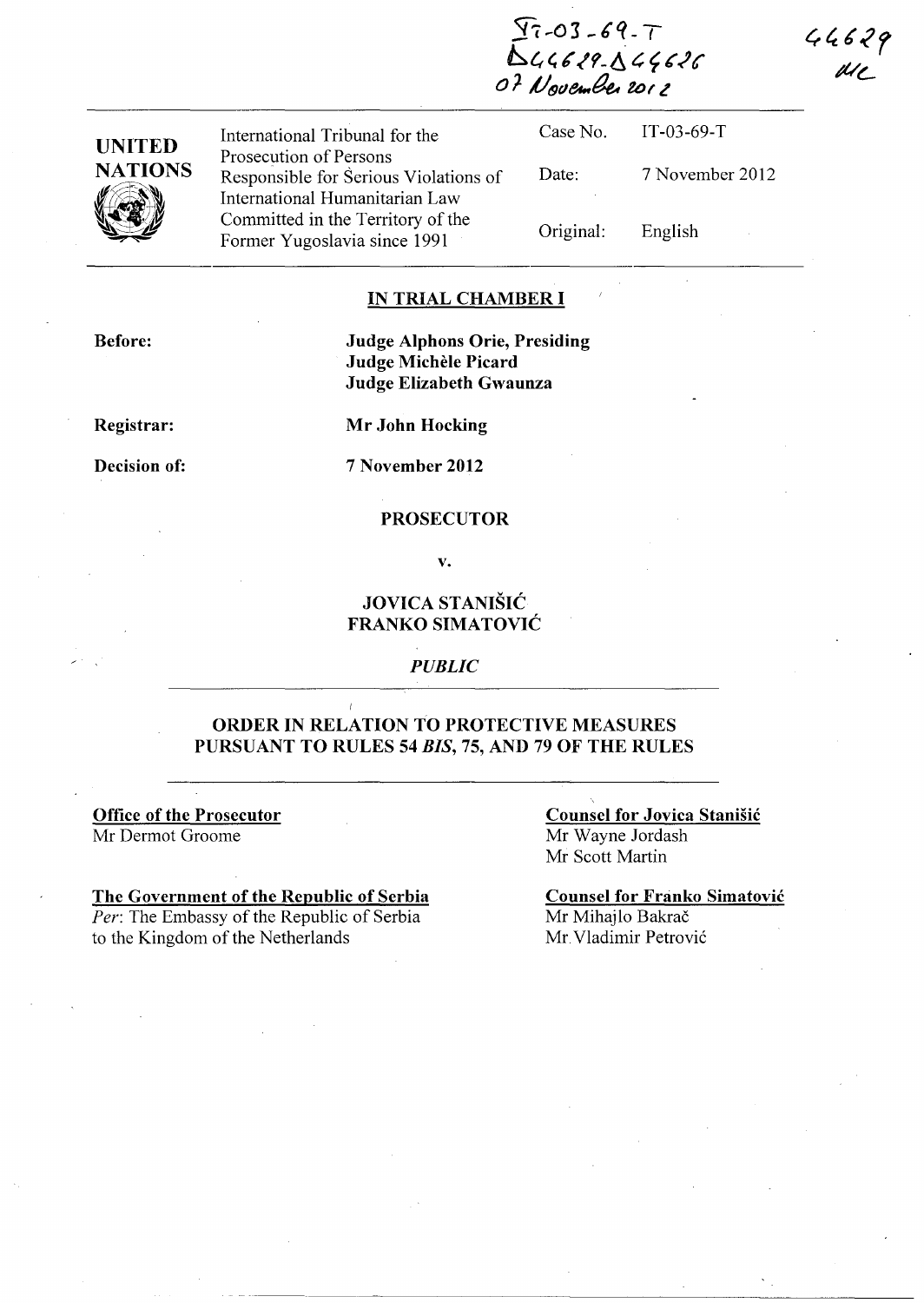# **I. PROCEDURAL HISTORY**

1. On 3 November 2009,7 October and 11 November 2011,26 January, 14 June, 18 July, and 9 October 2012, the Chamber ordered protective measures in relation to documents and the identity and testimony of a number of witnesses under Rule 54 *bis* of the Rules of Procedure and Evidence ("Rules") for active members of Security and Information Agency ("BIA") of the Republic of Serbia ("Serbia") and for members of the Ministry of the Interior ("MUP") of Serbia with tasks of a sensitive nature.<sup>1</sup>

2. On 7 October and 11 November 2011, 12 and 17 April, 14 June, 18 July, and 9 October 2012, the Chamber ordered protective measures in relation to documents and the testimony of a number of witnesses under Rule 54 *bis* of the Rules for: BIA sources; the sources of a Serbian government commission; contacts and cooperation between the BIA and foreign intelligence services; persons presently subject to BIA monitoring; locations in use by the BIA; technical details of the BIA's use of radio monitoring equipment and information and communications technology; and the BIA's interception of telephone conversations from a foreign embassy.<sup>2</sup>

3. On 7 October 2011 and 19 January, 27 March, and 18 July 2012, the Chamber ordered protective measures for information under Rule 79 of the Rules in relation to documents and the testimony of a witness for: deceased former BIA operatives, (alleged) rape victims, and a note which appeared to indicate that a certain person may be a CIA operative.<sup>3</sup> On 7 October 2011, the Chamber further noted that protective measures ordered for certain victims in the *Karadžić* case under Rule 75 of the Rules continued to have effect *mutatis mutandis* in the present case. 4

Second Decision on the Republic of Serbia's Motion for Protective Measures, 3 November 2009 (Confidential) ("3 November 2009 Decision"), para. 11; Decision on the Republic of Serbia's Requests for Protective Measures in relation to Documents Provided to the Prosecution, 7 October 2011 (Confidential) ("7 October 2011 Decision"), para. 35; Decision on the Republic of Serbia's Requests for Protective Measures in relation to Two Witnesses and Related Documents, 11 November 2011 (Confidential) ("11 November 2011 Decision"), paras 12,23-24; Decision on the Republic of Serbia's Request for Protective Measures for One Document Provided to the Stanisic Defence, 26 January 2012, p. 1; Decision on Serbia's Requests for Protective Measures in relation to Eight Witnesses, 14 June 2012 (Confidential) ("14 June 2012 Decision"), para. 35; Decision on Serbia's Requests for Protective Measures in relation to Defence Documents, 18 July 2012 ("18 July 2012 Decision"), para. 29 (b); Decision on the Republic of Serbia's Requests for Protective Measures in relation to Four Witnesses, 9 October 2012 ("9 October 2012 Decision"), paras 16,22.

<sup>7</sup> October 2011 Decision, para. 35; 11 November 2011 Decision, paras 17, 22, 24; Decision on the Republic of Serbia's Request for Protective Measures for Four Documents, 12 April 2012 ("12 April 2012 Decision"), paras 13, 15; Decision on the Republic of Serbia's Motion for Protective Measures concerning Three Witnesses, 17 April 2012, para. 26; 14 June 2012 Decision, para. 35; 18 July 2012 Decision, para. 29 (b); 9 October 2012 Decision, para. 22.

<sup>7</sup> October 2011 Decision, paras 30, 35; Decision on the Republic of Serbia's Motion for Protective Measures for Witness DST-074, 19 January 2012, paras 9, 11; Decision on the Prosecution's Request for Clarification of the Trial Chamber's Decision of 7 October 2011,27 March 2012 (Confidential), para. 8; 18 July 2012 Decision, paras 27,29 (b).

<sup>7</sup> October 2011 Decision, paras 33, 35.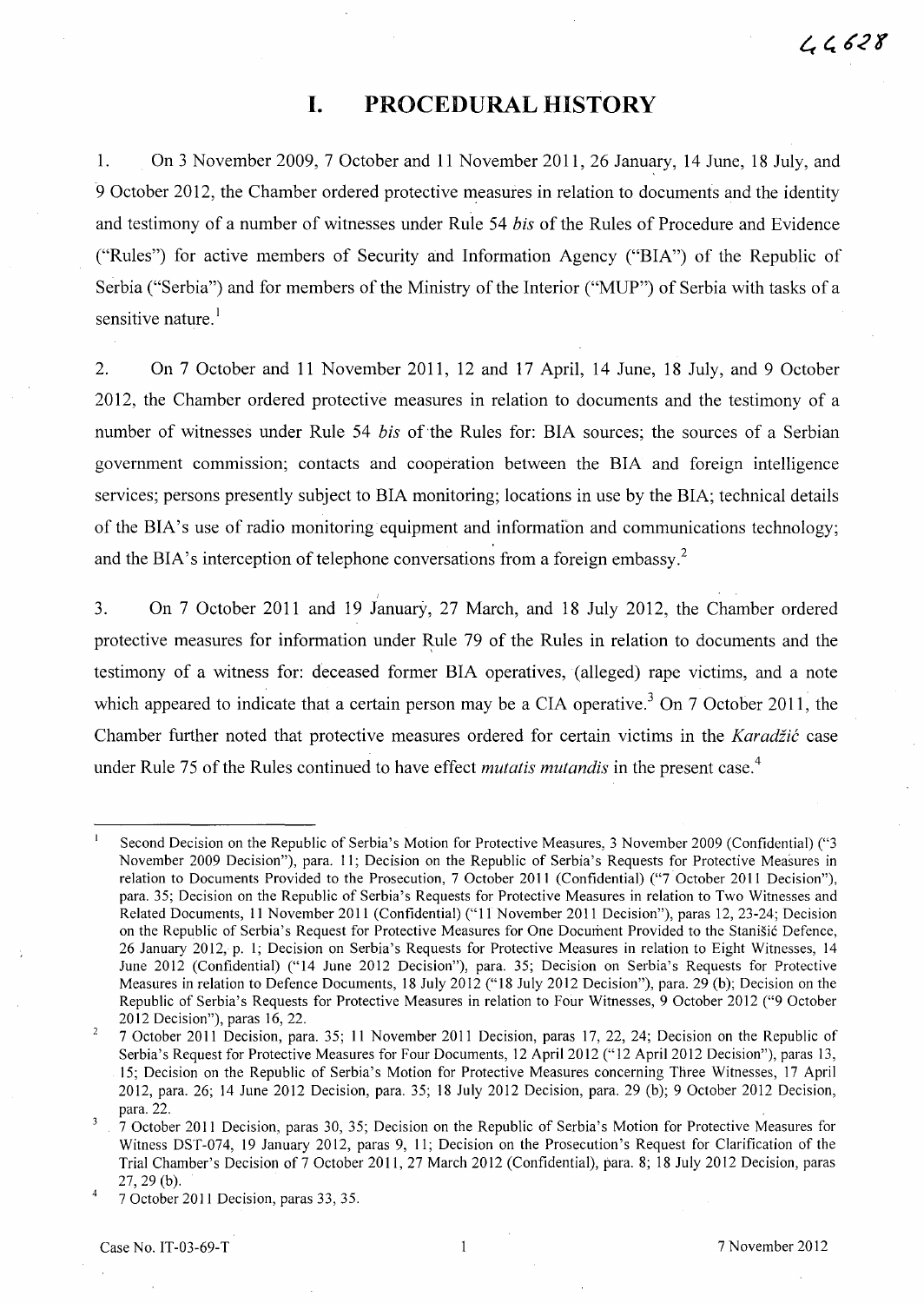# **11. APPLICABLE LAW**

4. The Chamber recalls and refers to the applicable law governing protective measures under Rules 54 *bis,* 75 and 79 of the Rules, as set out in previous decisions. <sup>5</sup>

# **Ill. DISCUSSION**

5. As noted above, the Chamber has ordered protective measures for a number of categories of information pursuant to Rules 54 *bis,* 75, and 79 of the Rules. With a view to ensuring the granted measures, the Chamber has on a number of occasions instructed Serbia and the parties to file lists of the persons (including active BIA members, sources, and persons presently being monitored by the  $BIA$ ) who were subject to protective measures.<sup>6</sup> The Stanistic and the Simatovic Defence are still to submit one such list pursuant to a previous decision.<sup>7</sup>

6. A list which consolidates the previously filed lists and provides an overview of the information subject to the protective measures would greatly assist the parties and the Chamber in ensuring that confidential information is not publicly disclosed. Such a list would provide a full overview of all information for which the Chamber has granted protective measures other than pursuant to Rule 75 of the Rules in relation to witnesses, namely pursuant to Rules 54 *bis,* 75 in relation to victims, and 79 of the Rules, including in the abovementioned decisions. Consequently, the Chamber will instruct the parties to submit a joint filing containing such a consolidated list by the end of 2012.

7. A number of requests by Serbia for protective measures under Rule 54 *bis* of the Rules remain outstanding. Consequently, the Chamber expects the parties to include in the consolidated list those protective measures which the Chamber has ordered pursuant to the Rules specified above on or prior to 30 November 2012. The Chamber will issue additional instructions to amend the consolidated list for any protective measures the Chamber grants in and after December 2012.

<sup>7</sup> October **2011** Decision, paras 17-22; 17 April 2012 Decision, paras 11-18.

<sup>6</sup>  Decision of 3 November 2009, para. 11; 7 October 2011 Decision, para. 35; **11** November 2011 Decision, para. 24; 12 April 2012 Decision, paras 15-16; 18 July 2012 Decision, para. 29 (b).